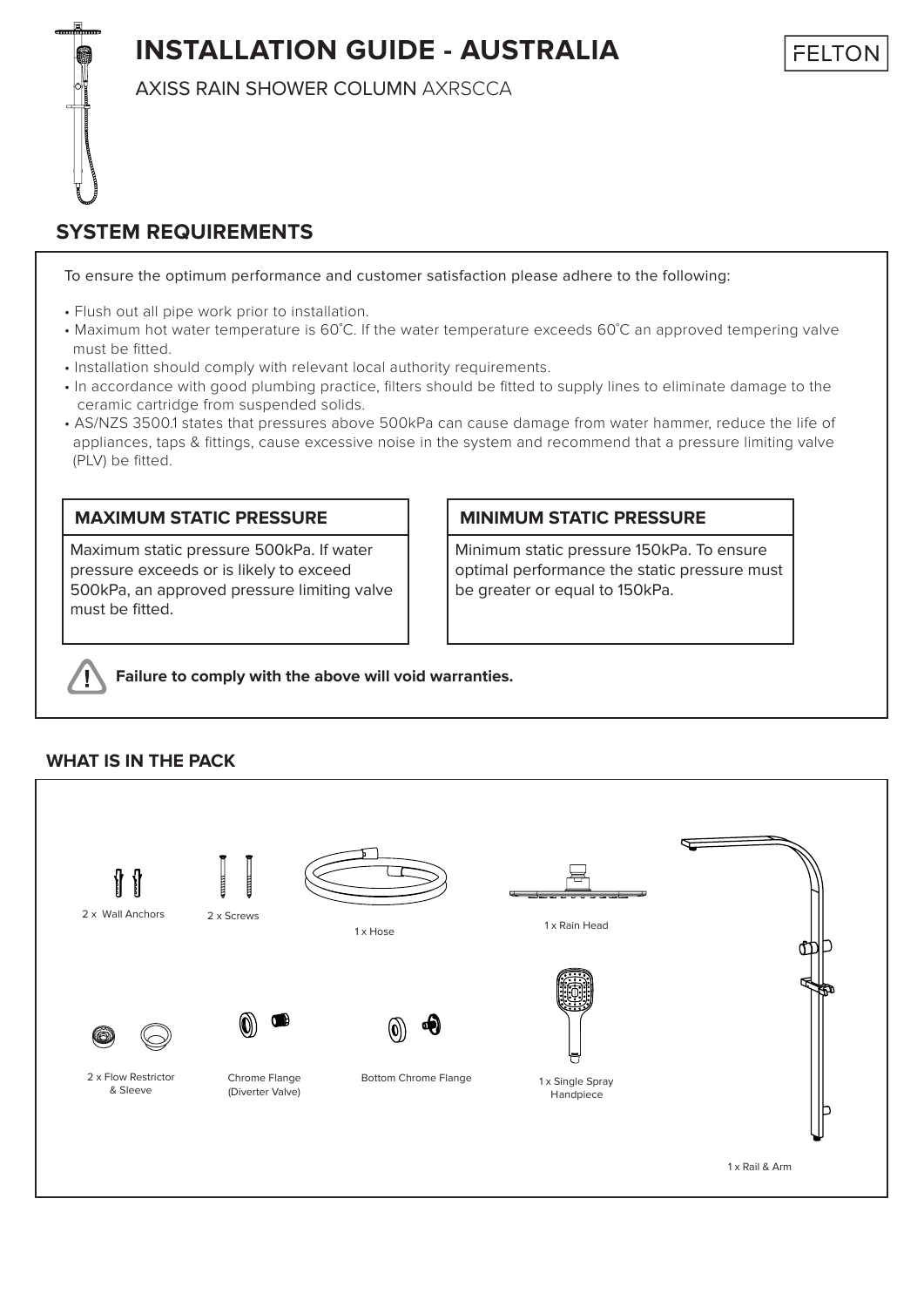## **FELTON**

#### **HOW TO INSTALL**